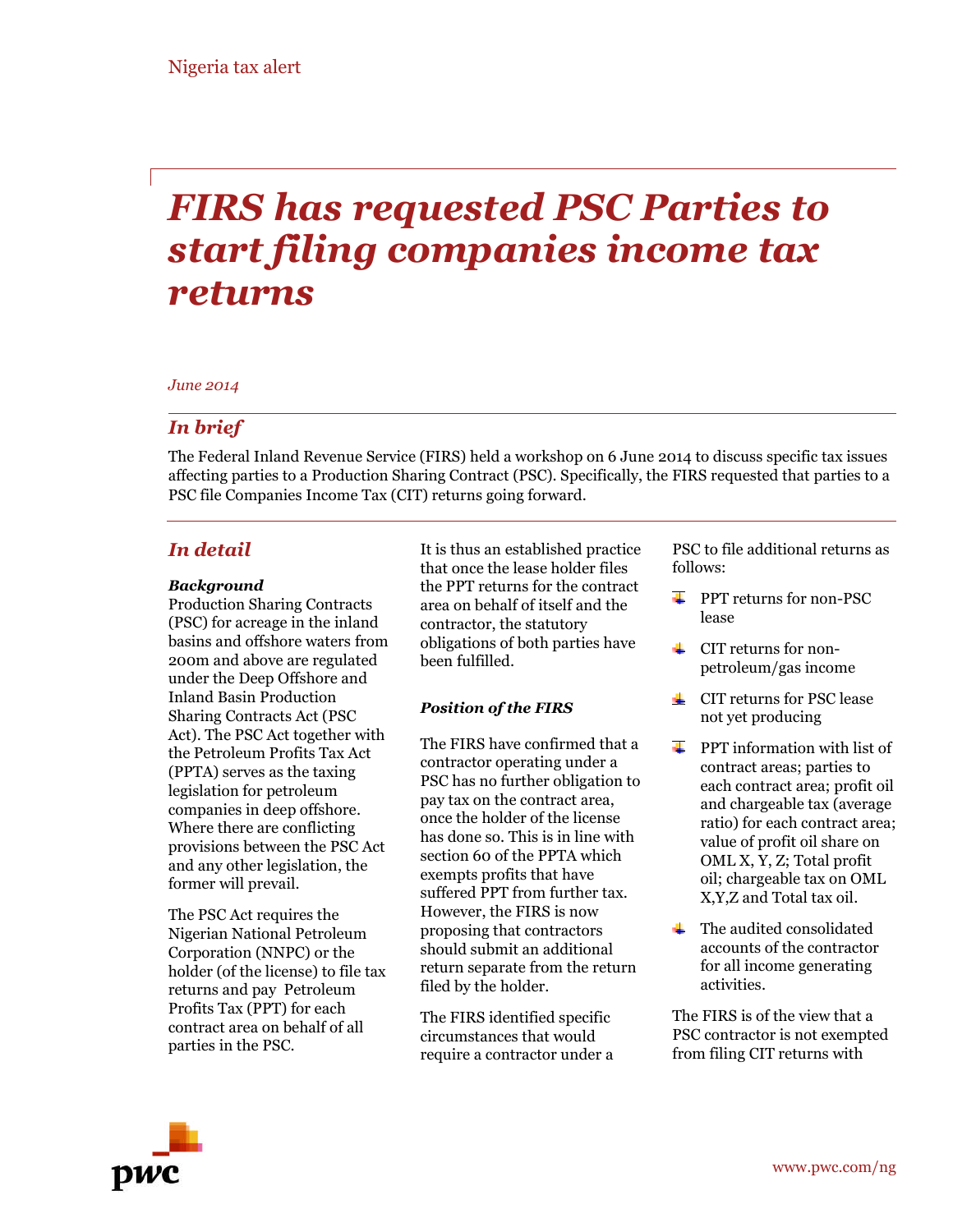reference to section 55 of the CITA below:

"*Every company, including a company granted exemption from incorporation, shall, at least once a year without notice or demand therefore, file a return with the Board in the prescribed form and containing prescribed information together with the following information....."*

In effect, exploration and production companies that have not started production would now have to file CIT returns during the exploration stage .The FIRS further mentioned that with the necessary returns and accompanying information, the administrative bottlenecks encountered while processing Tax Clearance Certificates (TCC) for contractors under PSCs would be greatly reduced.

The FIRS is of the view that this would boost transparency and ensure that the contractor's activities are accurately captured in the tax files maintained by their offices.

#### *Viewpoint of IOCs*

Some oil companies in attendance did not fully agree with the Revenue's proposal based on the following points that were raised:

- $\leftarrow$  The contractor cannot be responsible for tax filing and payments as the Deep Offshore Act releases it from such obligations and in fact overrules all other laws
- ₩., The referenced section should not be read in isolation but in conjunction with the requirements of the PSCs themselves
- $\leftarrow$  Companies that had income liable to CIT were already filing CIT returns before this new proposal
- $\overline{\text{For PSCs, NNPC is}}$ responsible for providing the accounts for the contract area not the contractor.

## *The takeaway*

It is obvious that the FIRS is seeking for more information on the activities of PSC contractors in Nigeria. Ultimately the objective would be to monitor and enforce compliance which should lead to more tax revenue.

*CIT Filing:* The requirement for PSC contractors to file CIT returns was taken to arbitration some years back. An arbitration panel is currently considering the questions "*whether the contractor is engaged in "petroleum operations" as defined in section 2 of the*

*PPTA"* and *"whether the contractor is subject to PPT",* while another panel had ruled that the PSC companies were engaged in petroleum operations in respect of crude production and thus liable to PPT and not CIT. This is supported by Clause 2.4 of most PSCs (3.4 in others) which explicitly states that *"The CONTRACTOR is engaged in Petroleum Operations pursuant to the Petroleum Profits Tax Act … and accordingly the Companies Income Tax Act … shall have no application."*

The Oil Companies are likely to continue to challenge the proposal by the FIRS based on the above clauses in the PSCs. It is difficult to predict how the proposal will eventually play out. Invariably, filing of CIT tax returns could have significant tax implications such as commencement, change of accounting dates, cessation rules. In addition, excess dividend tax may apply on further distribution of the petroleum profits by the contractors.

Given that the core issue is a question of law, it is necessary for affected parties to seek appropriate legal opinion or a judicial interpretation before changing their existing filing practice.